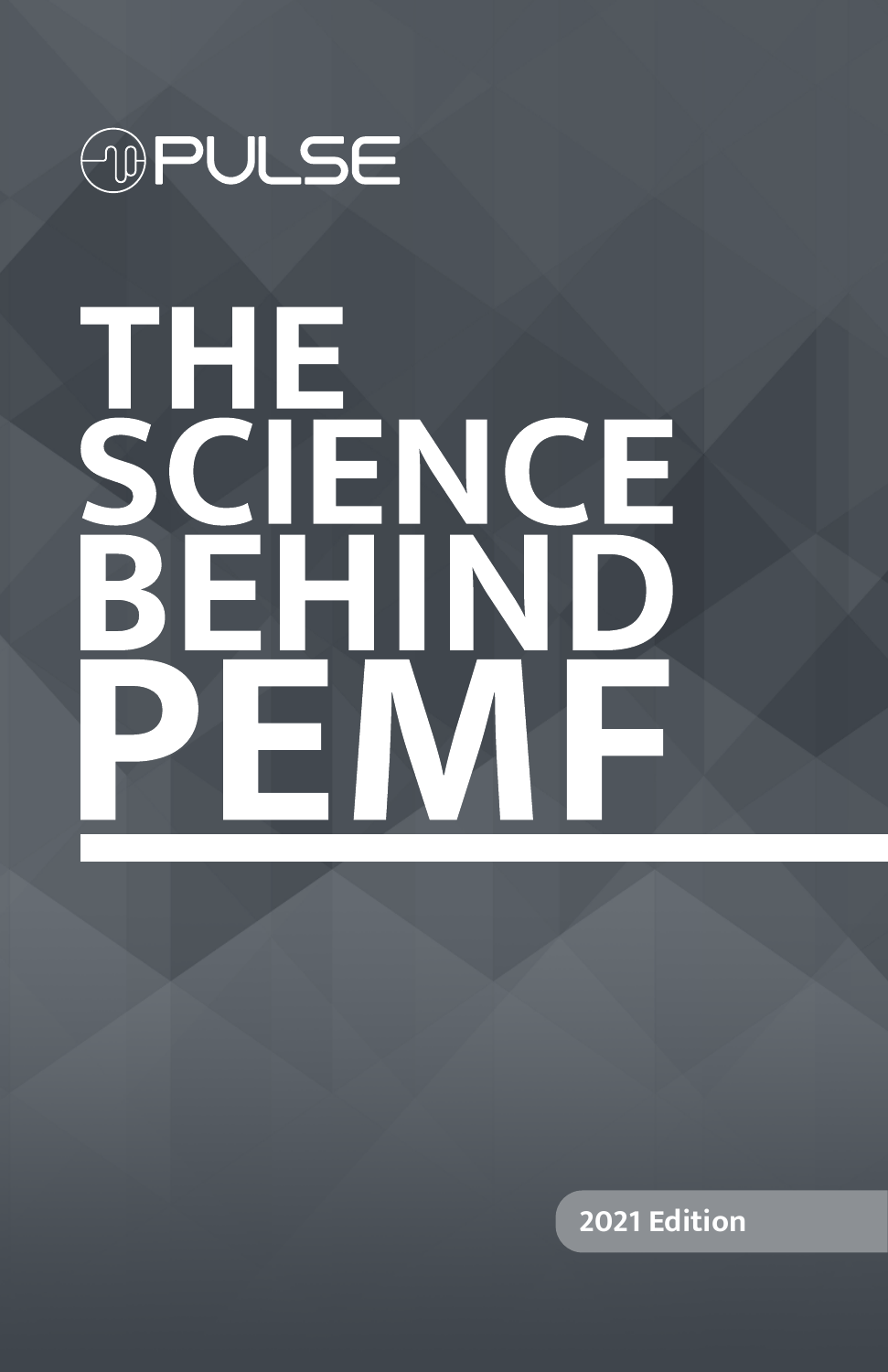# **PEMF RESEARCH**

The use of Pulsed Electromagnetic Fields (PEMF) for wellness dates back to the 19th century, and the scientific studies regarding the benefits and applications of PEMF are extensive, to say the least. While this compilation is merely a subset of the extensive research regarding PEMF, it is a great starting point for learning more about the science that backs this incredible technology. This document will take you on a journey through early research around why and how PEMF works and further into the general wellness benefits that PEMF has been shown to provide - both for people and animals.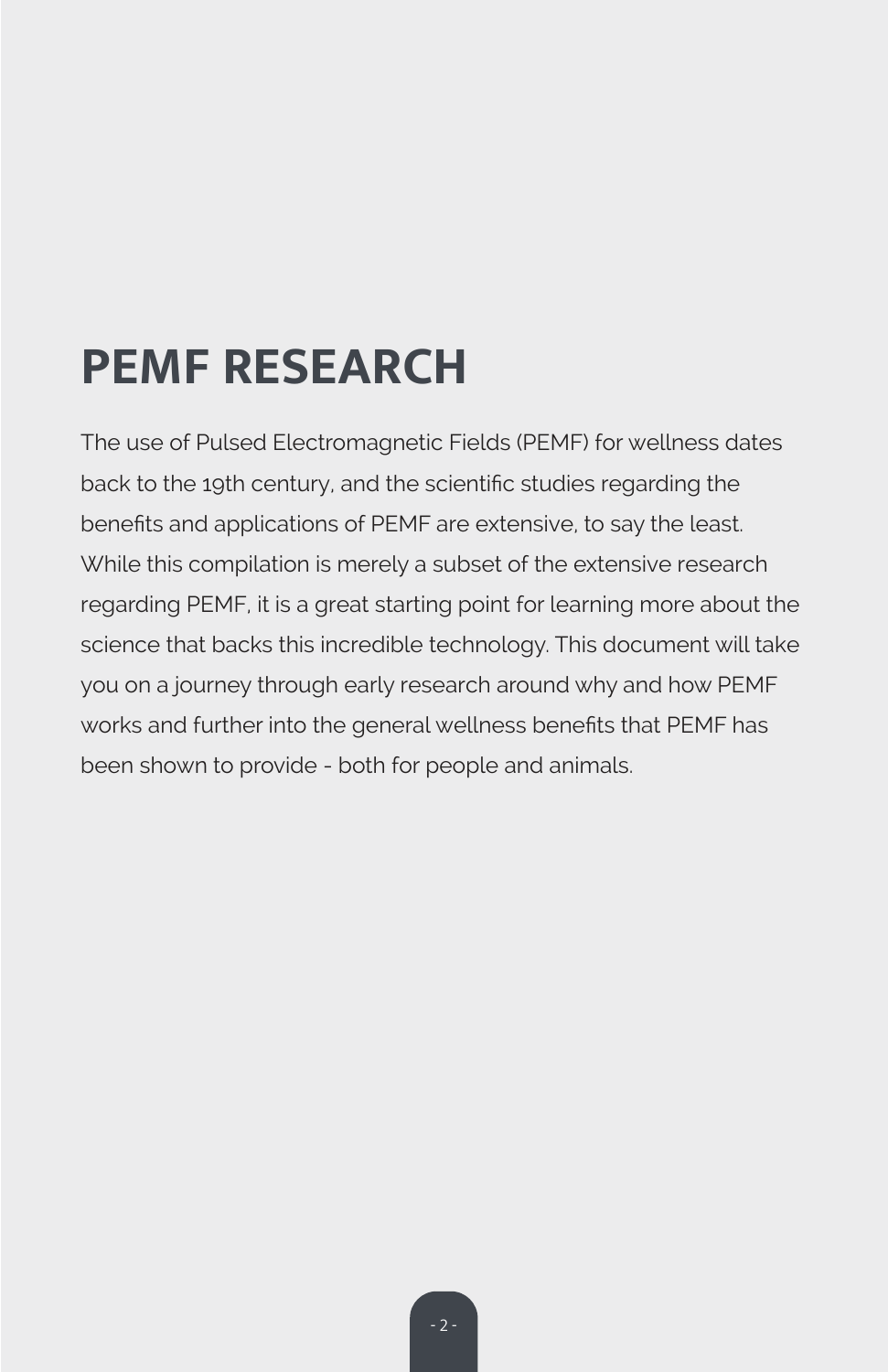# **TABLE OF CONTENTS**

| BENFFITS OF PEME FOR ANIMALS |  |
|------------------------------|--|

The information presented in this brochure is for your information only and is not a substitute for professional health advice. All Pulse products are meant for general wellness and have not been evaluated by the FDA. If you are experiencing symptoms of a physical or medical condition, you should seek the advice of a licensed medical professional immediately.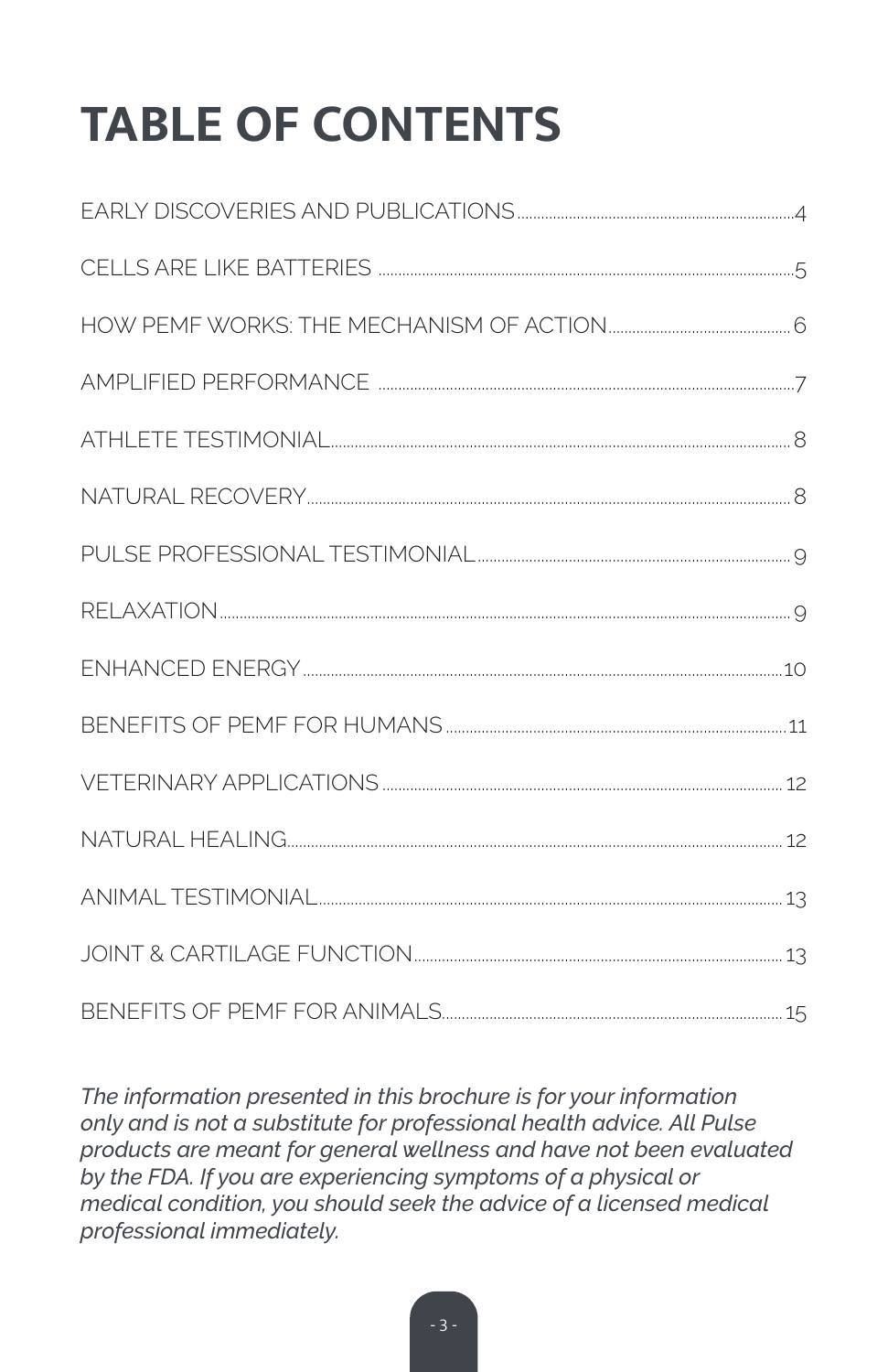# **EARLY DISCOVERIES AND PUBLICATIONS**



Harold Saxton Burr, Professor of Anatomy at Yale University, studied the predictive electromagnetic fields produced by the bodies of humans and animals and detailed his findings in publications such as The Fields of Life, The Electric Patterns of Life, and Blueprint for Immortality.



In 2001, Professor James L. Oschman compiled the extensive research-based evidence around energy as a driver of normal health and wellbeing. His book Energy Medicine: The Scientific Basis makes the case for energy-based modalities as fundamental components of health & wellness regimens.



In 2010, world-renowned physician, international author, and integrative health practitioner Jerry Tennant, MD released the first edition of his book Healing is Voltage in which he explored the relationship between voltage across cell membranes and wellness.

*"With enough voltage and raw materials, the body can heal almost anything." - Dr. Jerry Tennant*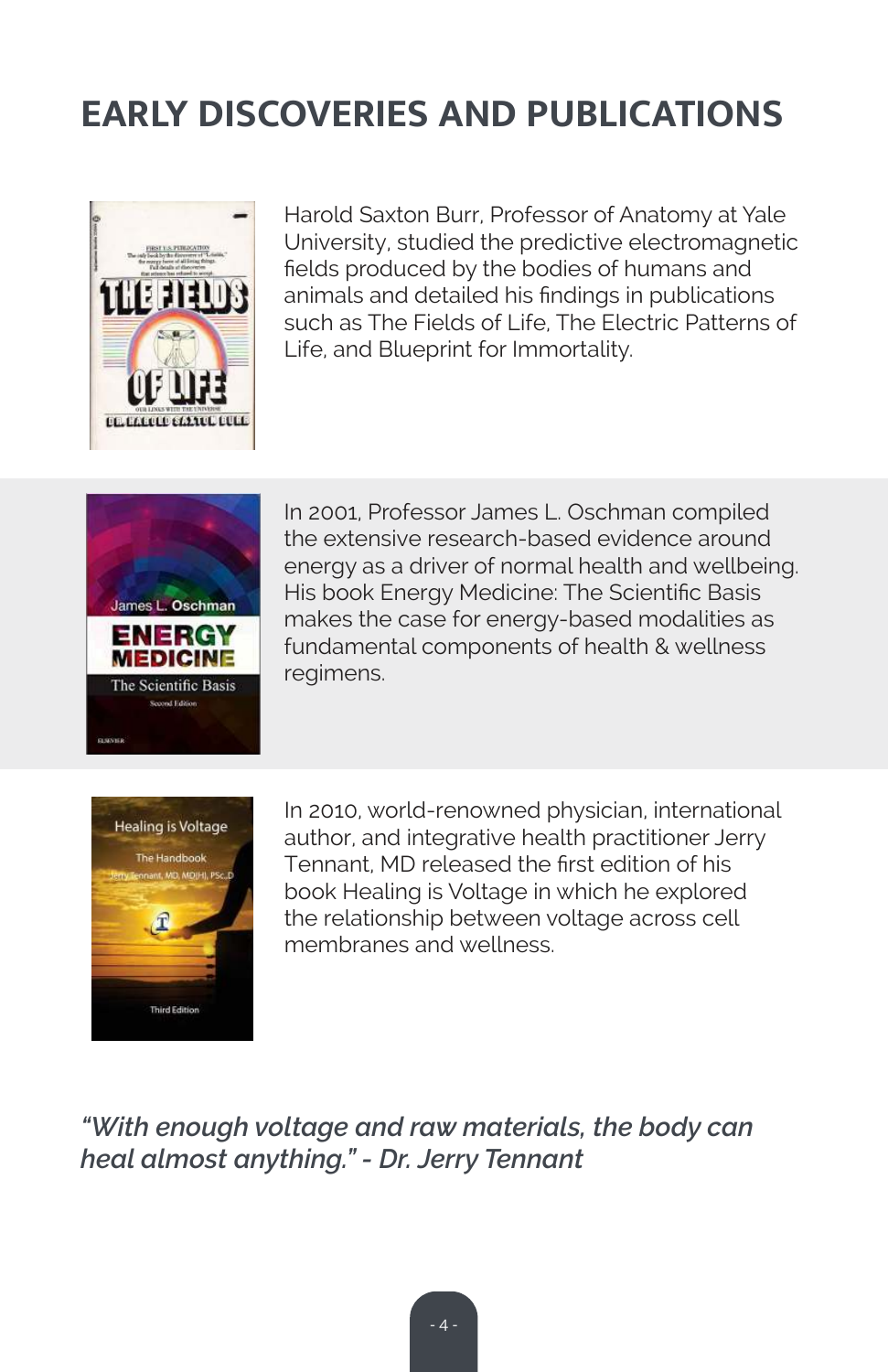# **CELLS ARE LIKE BATTERIES**

Bioelectrical Understanding and Engineering of Cell Biology

*(Journal of the Royal Society, 2020)*



Researchers from the University of Warwick's Bio-Electrical Engineering Innovation Hub explained that a bioelectrical view of the cell could enhance our ability to predict and control cellular behavior. In both electrochemical cells (batteries) and biological cells, the partitioning of charged molecules and ions across membranes in and around the cell gives rise to chemical reactions and ion movements. We know that when batteries are low on charge, they perform short of their potential. Similarly, biological cells that are low on charge will also exhibit dysfunction. Much like

rechargeable batteries for cell phones, laptops, and cars, biological cells can also be recharged to function optimally. We can also expect that just as some rechargeable batteries hold their charges less as they age, the duration or impact of recharging biological cells will vary from one cell/individual to the next.

*"The bioelectrical conceptualization of cell behaviour can be illustrated with an analogy between a biological cell and a battery, both of which use redox reactions and ion movements."*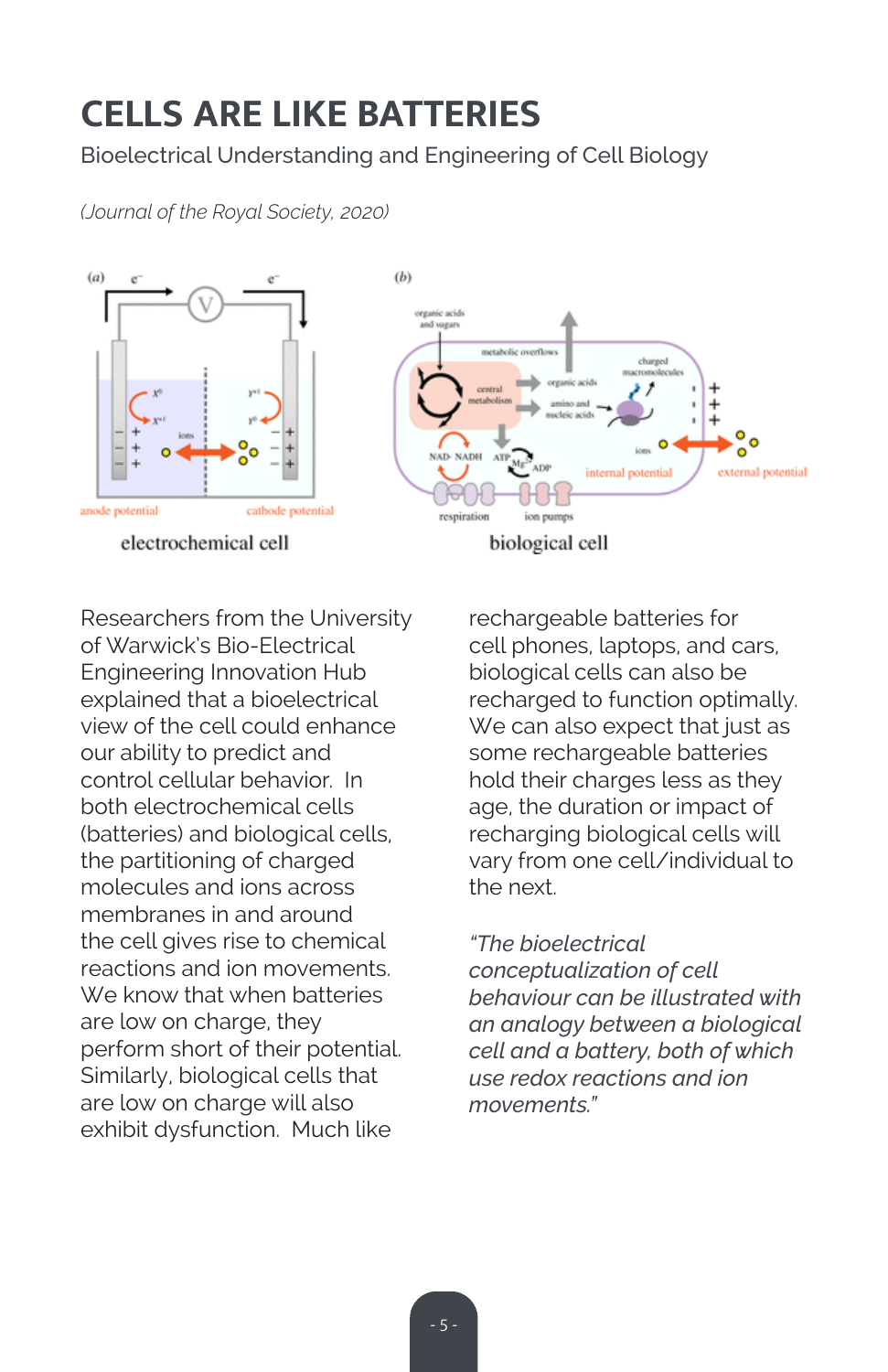

# **HOW PEMF WORKS: THE MECHANISM OF ACTION**

Ambient and supplemental magnetic fields promote myogenesis via a TRPC1-mitochondrial axis: evidence of a magnetic mitohormetic mechanism

*(The FASEB Journal, 2019)*

After understanding that biological cells behave like electrochemical cells (batteries) through chemical reactions and ion movements, it helps to understand exactly what cellular and sub-cellular reactions and ion movements take place under the influence of PEMF. While the referenced article discusses PEMF's mechanism of action on muscle cells, the components involved could translate to many other cells. For example, the TRPC1 protein involved in this study is a voltagegated ion channel located on the plasma membrane of numerous human and animal cell types. PEMF helps position/orient TRPC1 so that it better facilitates the movement of calcium (Ca2+) ions into the cell. Inside the cell, calcium ions...

- 1. Get to the mitochondria, which in turn respires more
- 2. Aid in production of another protein (calcineurin) which supports the immune system, and
- 3. Stimulate epigenetic cascades that support production of mitochondria.

In essence, with (1) and (3) you have more mitochondria available and each is respiring more, thereby generating more ATP and energy for the cell to do its job. Given that TRPC1 and other voltage-gated calcium channels are in so many different cells, it makes sense that regardless of the cells in question, the central impact of PEMF is moving calcium ions and stimulating mitochondrial respiration and reproduction, leading to greater energy.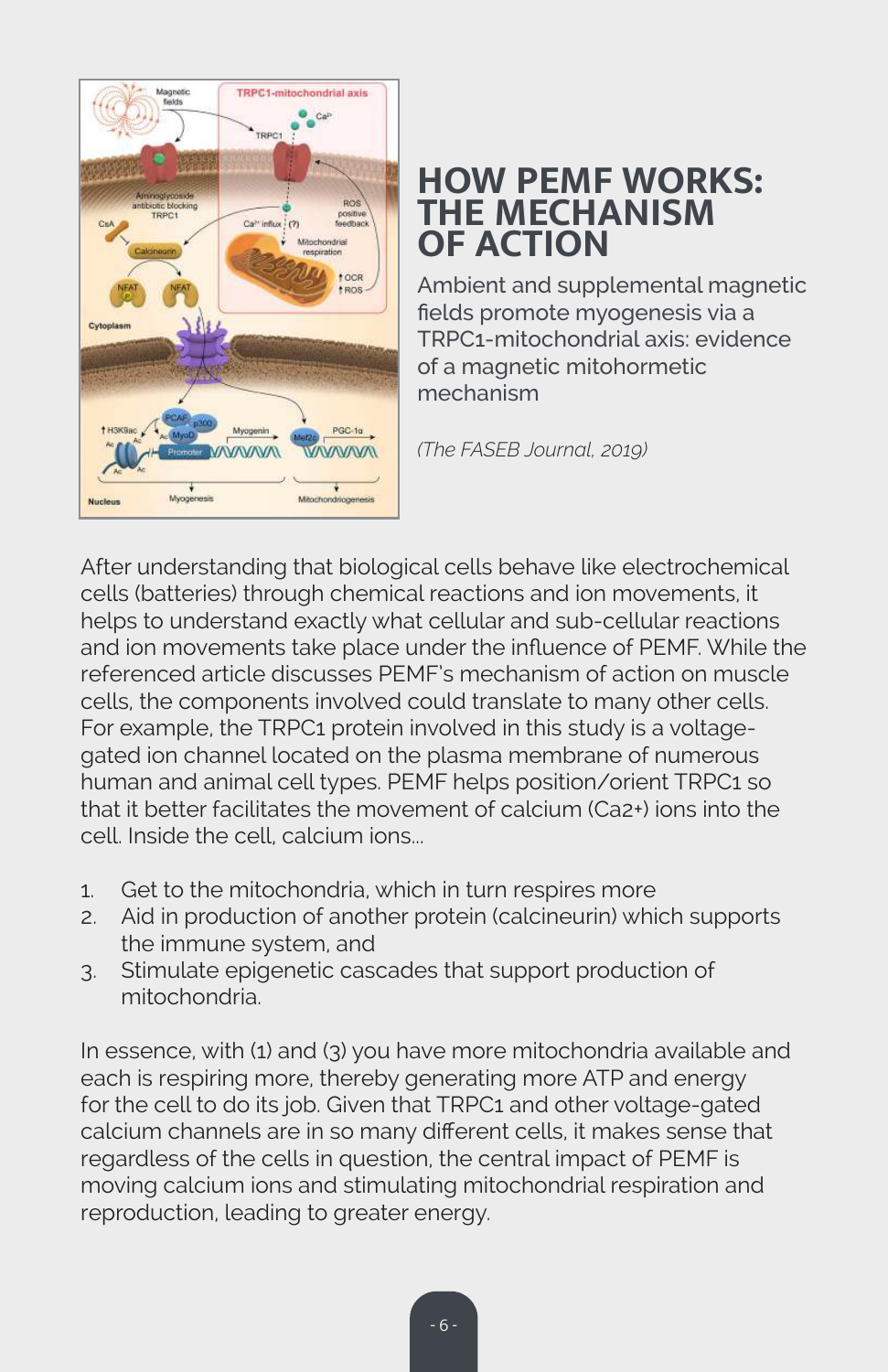# **AMPLIFIED PERFORMANCE**

PEMF - Its Correlation to Enhanced Energy, Endurance, and Performance.



*(Old Dominion University, Frank Reidy Research Center for Bioelectrics, 2019)*

In 2019, ODU's Center for Bioelectrics studied the effects of Pulse PEMF technology on rat subjects and subsequently measured the subjects' blood flow. The average increase in blood flow after each PEMF session was about 20% greater than the blood flow of the control subjects which were not given PEMF sessions. Additionally, blood flow after 60 minutes of PEMF treatment was significantly higher than blood flow after only 15 minutes of treatment. The researchers concluded that the results provide evidence that PEMFs improve blood flow, enhance oxygen consumption, and boost ATP production by facilitating electron transport. By doing so, they may also increase skeletal muscle cellular energy potential.

*"PEMFs increase heat-independent blood-flow to skeletal muscle after treatment. Increased blood flow, like that during exercise, enhances nutrient delivery and facilitates gas exchange in active or injured tissues."*

This study was performed on Pulse PEMF technology!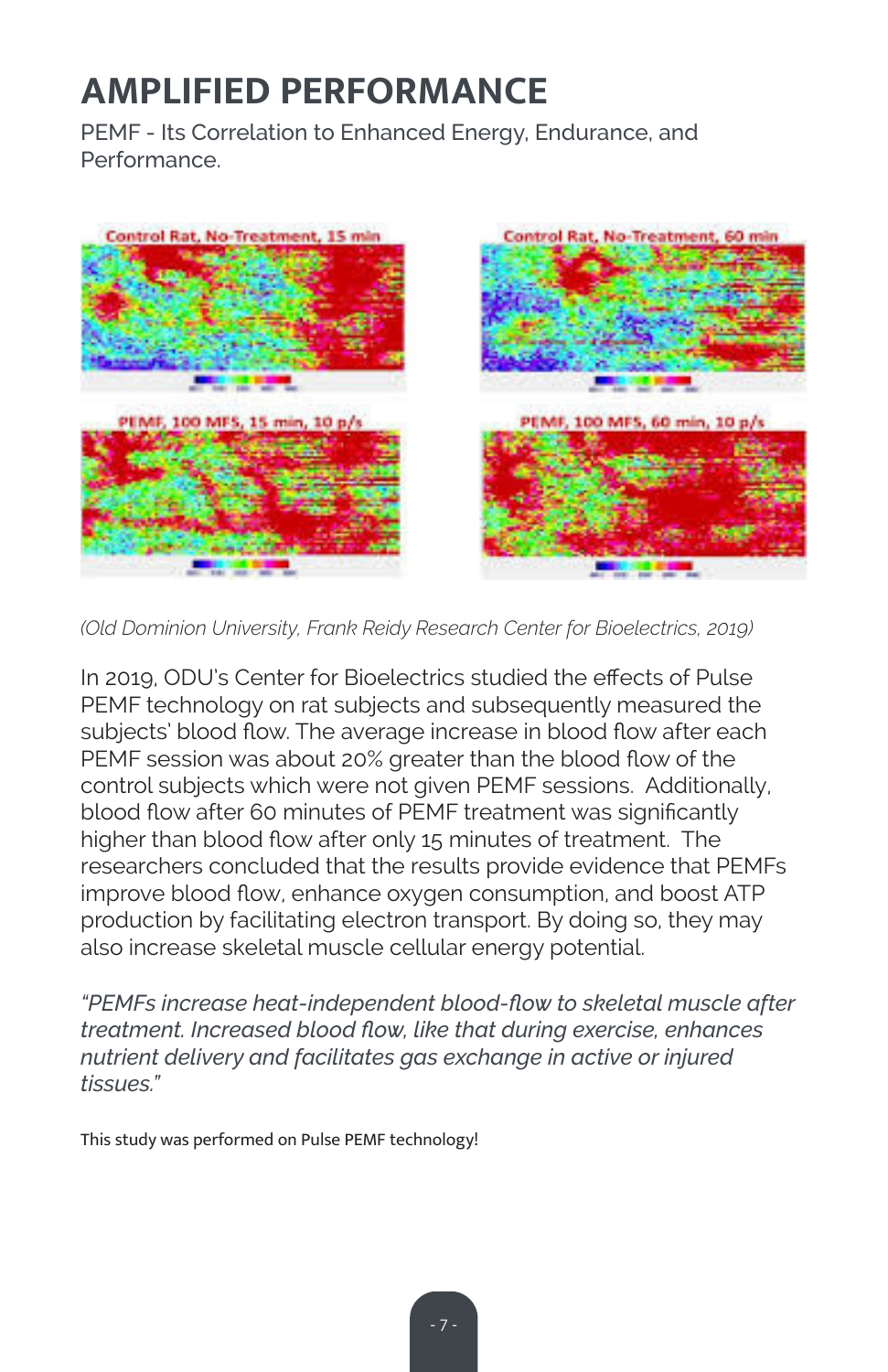# **ATHLETE TESTIMONIAL Christian Gering, Ultramarathon Runner**

"This machine—the PEMF—really helps me with recovery, helps with body awareness, and helps with the overall progression toward, you know, my sport. If it is a competitive edge, it's a really good one. I think I'm onto something and really I think there could be great benefits for athletes within the trail running world."

*"At the 50 mile mark, I knew I was well ahead of the next competitor and actually ended up beating that competitor by 45 minutes in my first debut 100K. The course record still holds it's 9:48."*



# **NATURAL RECOVERY**

Effects of pulsed electromagnetic field therapy on delayed-onset muscle soreness in biceps brachii.

*(Physical Therapy in Sport, 2015)*



The official journal of the Association of Chartered Physiotherapists in Sports and Exercise Medicine published a study on PEMF's impact on delayed-onset muscle soreness (DOMS) in biceps brachii on 30 healthy human subjects. Their objective was to compare the effects of PEMF with placebo treatment on variables in elbow flexors following an exercise regimen that would induce muscle soreness.

*"Overall, the application of the PEMF was found to be effective in reducing the physiological deficits associated with DOMS [delayed onset muscle soreness], including improved recovery of perceived muscle soreness, increased median frequency (MDF), and enhanced electromechanical delay (EMD) during isometric contraction."*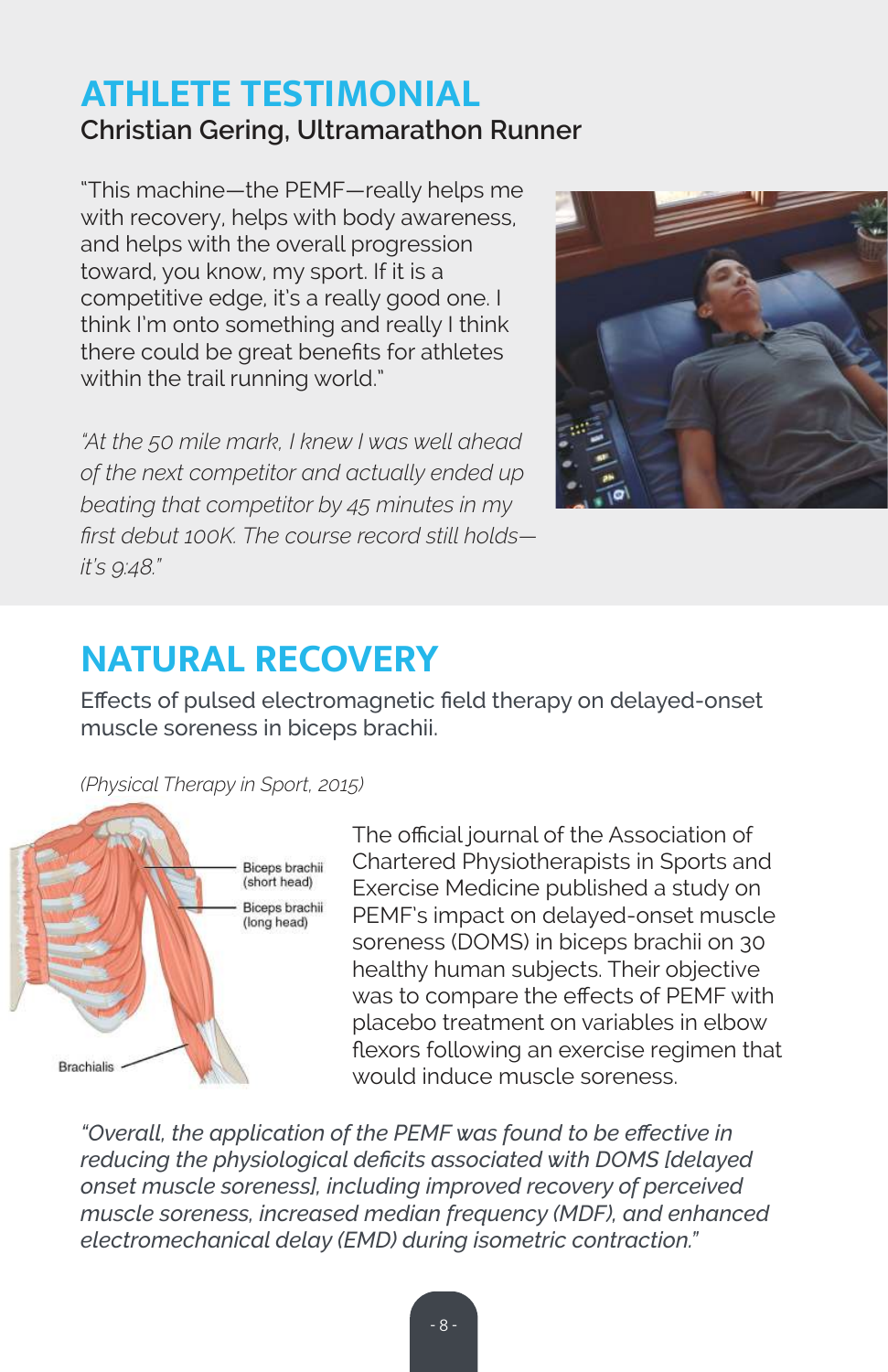# **PULSE PROFESSIONAL TESTIMONIAL**

### **Susie Cahill, Dressage Rider**

Melbourne Pulse Therapy - Victoria, Au

"After I found the Pulse, I didn't want to stop pulsing. The modality of PEMF, I was just so thrilled with it that I [rented] this mat, and I took it with me. I virtually had to sleep on it . . . and it got me through my two weeks of riding. My husband wasn't convinced that it was doing anything because it's a very intangible feeling . . . but when he first experienced the Pulse PEMF machine, he said, 'This is the one you've gotta get."



# **RELAXATION**

Comparison of the Effects of Manual Acupuncture, Laser Acupuncture, and Electromagnetic Field Stimulation at Acupuncture Point BL15 on Heart Rate Variability.



*(Journal of Acupuncture and Meridian Studies, 2016)*

In this study, researchers focused on measuring heart rate variability (HRV), a key physiological metric for well-being. "An optimal level of HRV within an organism reflects healthy function and an inherent self-regulatory capacity, adaptability, and resilience." They found that

PEMF stimulation was identical to that of manual acupuncture in increasing HRV and activated the parasympathetic nervous system, typically responsible for rest and digestion.

*"In conclusion, we found that manual acupuncture and electromagnetic field stimulation [2 Hz and 460 gauss] at BL15 caused identical patterns for the activation of the parasympathetic nervous system."*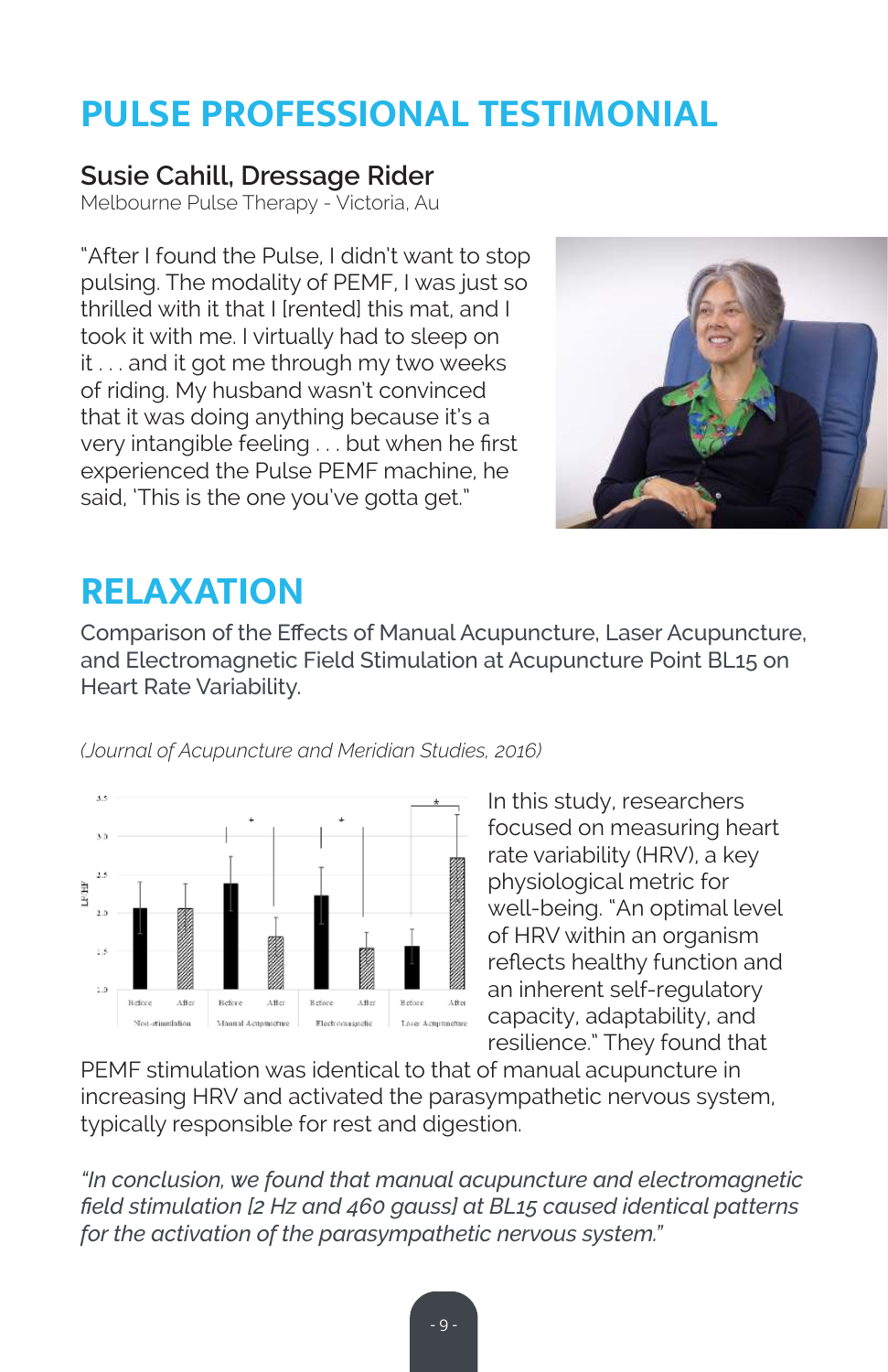# **ENHANCED ENERGY**

Effects of a pulsed electromagnetic therapy on multiple sclerosis fatigue and quality of life: a double-blind, placebo controlled trial.

### *(Alternative Therapies in Health and Medicine, 2003)*

In this study, scientists from Washington, Virginia, and New Jersey conducted experiments on effects of PEMF on subjects with multiple sclerosis. In this multi-site, double-blind, placebo-controlled trial, researchers noticed improvements in fatigue and overall quality of life in subjects who were placed on the active PEMF device. While the researchers were adamant that their study should be replicated and expanded upon, they noted the human body as being highly responsive to PEMF therapy.

*"Specifically, subjects experienced significantly less fatigue during the four weeks they wore the active [PEMF] device than they did while wearing the placebo device."*

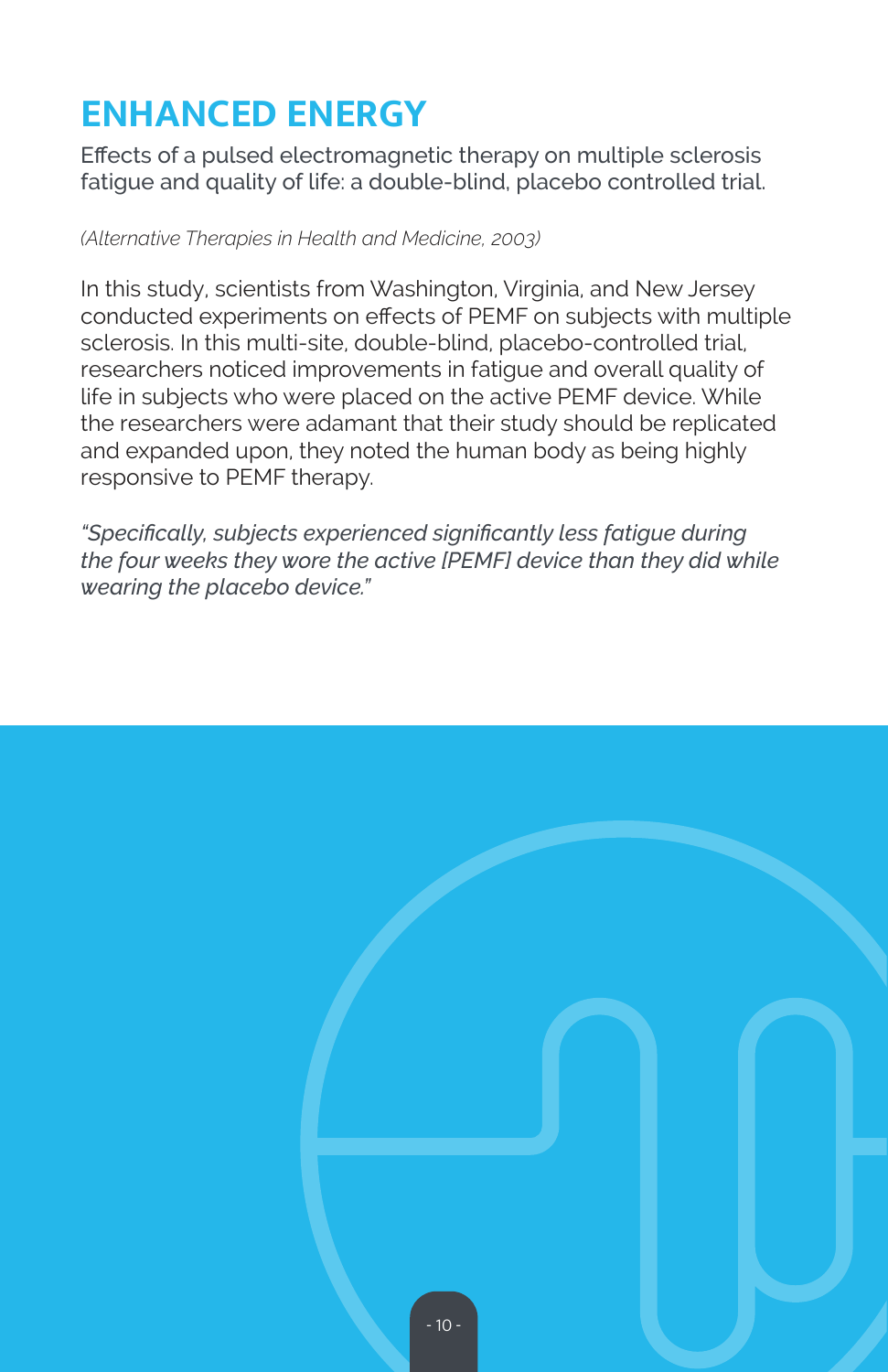# **BENEFITS OF PEMF FOR HUMANS**

As PEMF stimulates and exercises the cell, it is as if the cell "wakes up" and starts doing what it needs to do. It gets moving. It gets exercised. This is why PEMF is often referred to as "Cellular Exercise," and this process has several implications for human wellness:

### Optimize Wellness - Non-Invasively<sup>[1]</sup>

PEMF generates energy at the cellular level without medically invasive procedures. This amplification of natural energy encourages the body to function more effectively for overall wellness.

### Enhance the Body's Natural Recovery Process<sup>[2]</sup>

Address underlying cellular dysfunction by stimulating and exercising the cells.

## Assist with Muscle Fatique & Discomfort After Exercise<sup>[3]</sup>

Complement any training program.

### Support General Relaxation<sup>[4, 5]</sup>

PEMF is a soothing and restorative modality.

### Experience More ENERGY, Naturally<sup>[6, 7]</sup>

The body's holistic nature uses PEMF as a catalyst for full-body energy.

### Amplify Athletic Performance<sup>[7, 8]</sup>

Harness the power of natural energy to supplement training and performance goals.

[1,2,3,4,5,6,7,8]To locate the citations referenced here, visit info.pulsepemf.com/research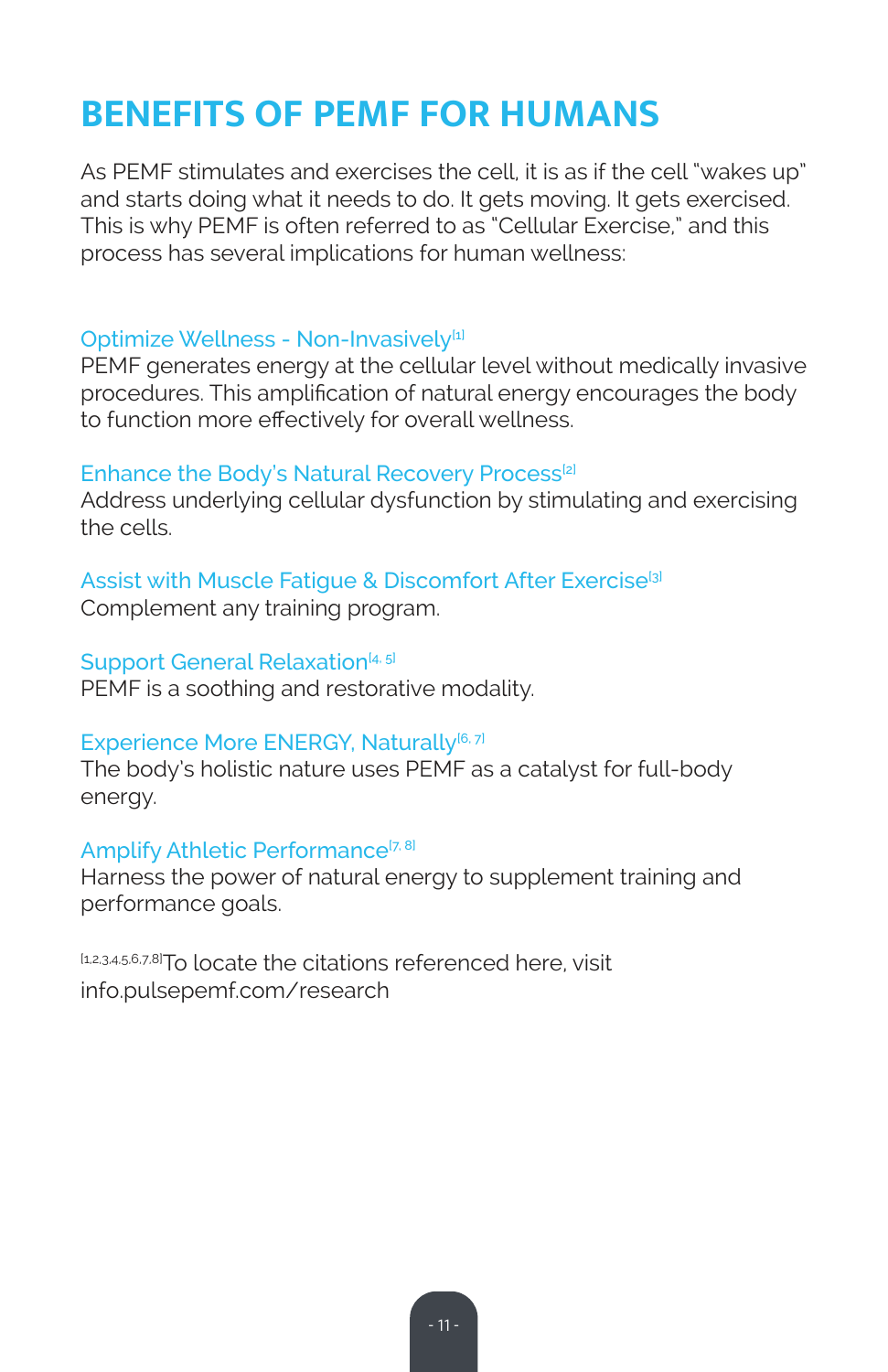# **VETERINARY APPLICATIONS**

Veterinary applications of pulsed electromagnetic field therapy

*(Research in Veterinary Science, 2018)*

Currently, this is the most comprehensive secondary research study that exists on PEMF and its potential applications to animal wellness. This study explores the acceleration of PEMF in the veterinary industry in the last 10 years and why the modality is increasingly prescribed in the wellness regimens for animals of all sizes.

*"The data reviewed underscore the usefulness of PEMF treatment as a safe, non-invasive treatment modality that has the potential to become an important stand-alone or adjunctive treatment modality in veterinary care."*

# **NATURAL HEALING**

Effects of Pulsed Electromagnetic Fields (PEMF) on Mouse Bone Marrow-Derived Macrophages

*(Old Dominion University, Frank Reidy Research Center for Bioelectrics, 2019)*

In 2019, ODU's Center for Bioelectrics studied the effects of Pulse PEMF technology on mouse bone marrow-derived macrophages (specialized cells involved in the detection, phagocytosis and destruction of bacteria and other harmful organisms). A number of results were observed including the upregulation of anti-inflammatory cytokines (intercellular signalling molecules involved in

immunity, inflammation and hematopoiesis), downregulation of inflammatory cytokines, and enhancement of macrophages.

*"PEMF effects on macrophages\* can enhance the body's curative mechanisms to possibly clear infections and tissue damage, dissipate inflammation, and promote healing."*

This study was performed on Pulse PEMF technology!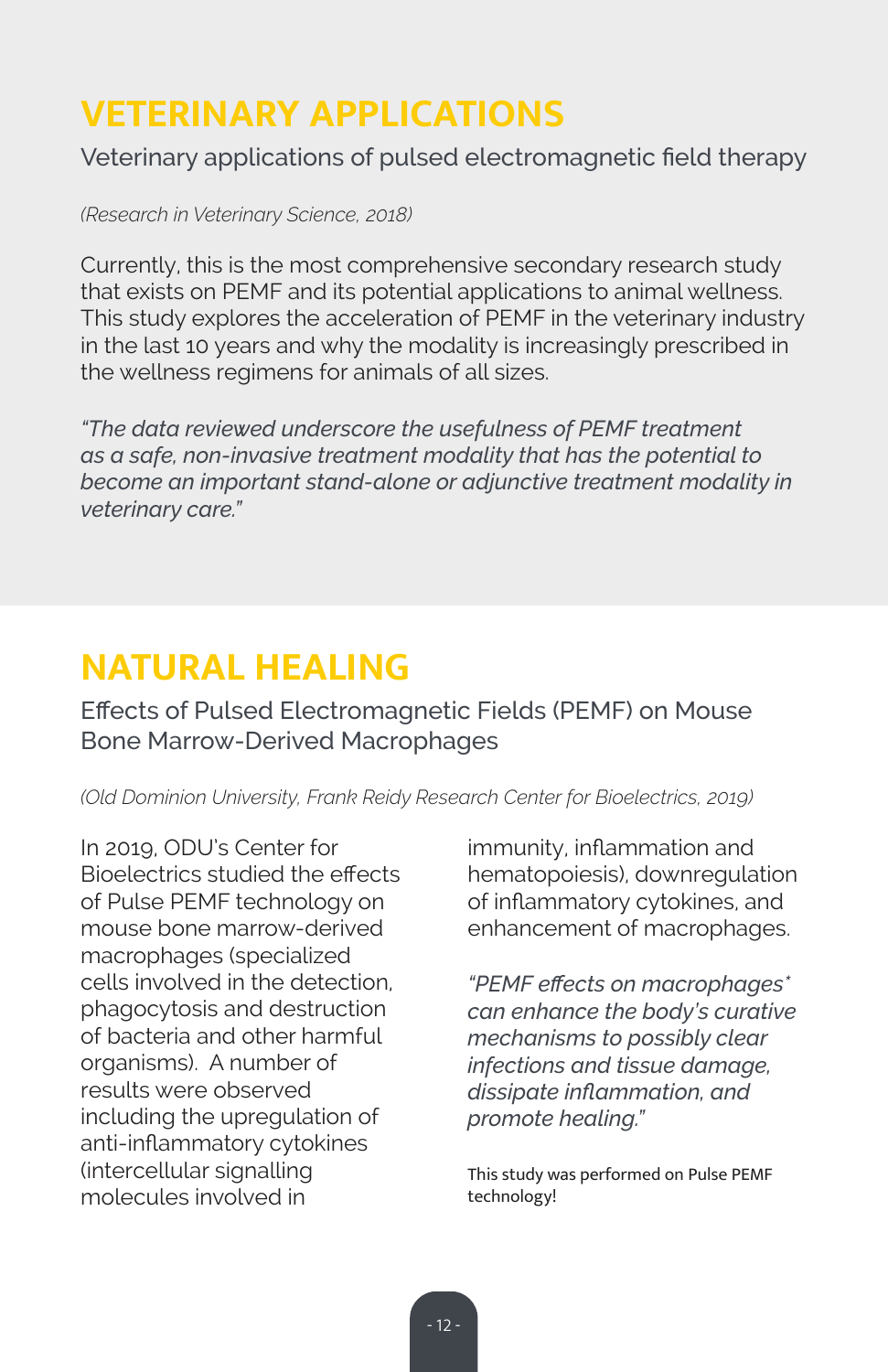# **ANIMAL TESTIMONIAL**

### **Brenda Tobin, Wellness Matters**



"My client's 3 year old dog's symptoms were that she urinated frequently and had to wear diapers at night. She would vomit after drinking, had a dull coat, itched and had very low energy. After the first session of PEMF, the owner reported her dog had much more energy and she did not pee that night. After the third session, the owner was so impressed with the way her dog felt that she booked six more sessions. At the end of the six sessions, her dog was able to take walks and she even went swimming!

*The owners were so impressed with the positive results they had seen with PULSE PEMF that they bought a machine for their dog and their family!*

# **JOINT & CARTILAGE FUNCTION**

Effects of pulsed electromagnetic field therapy at different frequencies and durations on rotator cuff tendon-to-bone healing in a rat model.

*(Journal of Shoulder and Elbow Surgery, 2018)*

In this study, 210 rat subjects underwent acute bilateral supraspinatus injury and repair followed by pulsed electromagnetic field stimulation for 1, 3, or 6 hours daily. Astoundingly, regardless of frequency or duration, improvements were seen in different mechanical properties on virtually all subjects that were given PEMF therapy.



*"Based on the results of this study, we speculate that PEMF treatment may increase tendon cell metabolism, which in turn increases both collagen production and matrix remodeling."*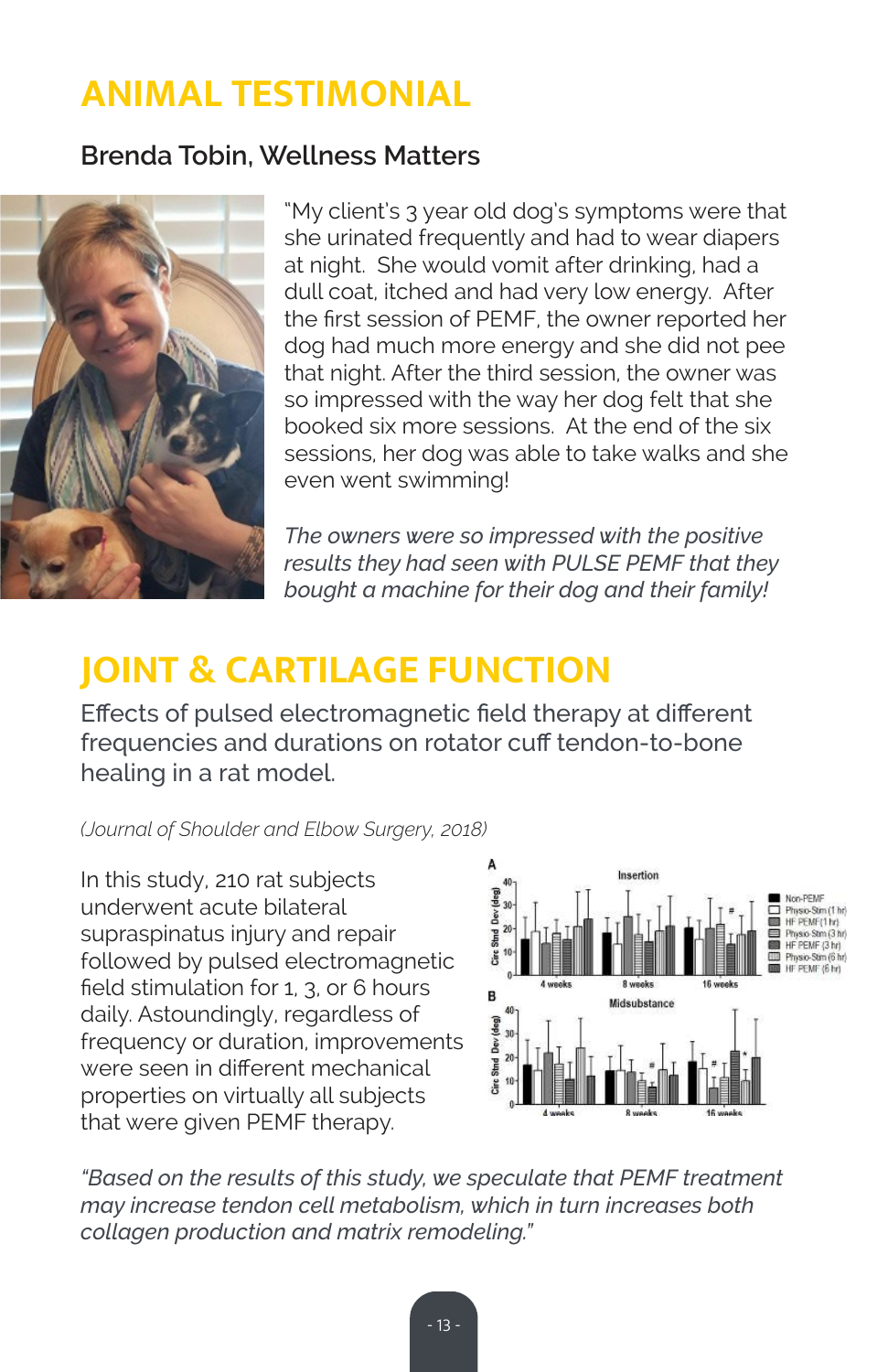Coupling of pulsed electromagnetic fields (PEMF) therapy to molecular grounds of the cell



*(American Journal of Translational Research, 2018)*

This comprehensive scientific review served 4 goals: a) investigate whether there were truly positive clinical outcomes after PEMF therapy; b) screen experimental studies dealing with PEMF and musculoskeletal cells and tissue, especially regarding interleukins and TNF-*a* c) search for an electromagnetic intrinsic counterpart and trigger for PEMF in cells and tissues and d) look for causal molecular and cellular mechanisms of possible PEMF actions. Among these results:

*"[PEMF] is beneficial for both passive physical movement and for physical training performed by the patient."*

*"PEMF can lead to chondroprotective effects on joint cartilage in animal models."*

*"Proliferation, differentiation and synthesis of cartilage matrix proteins are enhanced by PEMF."*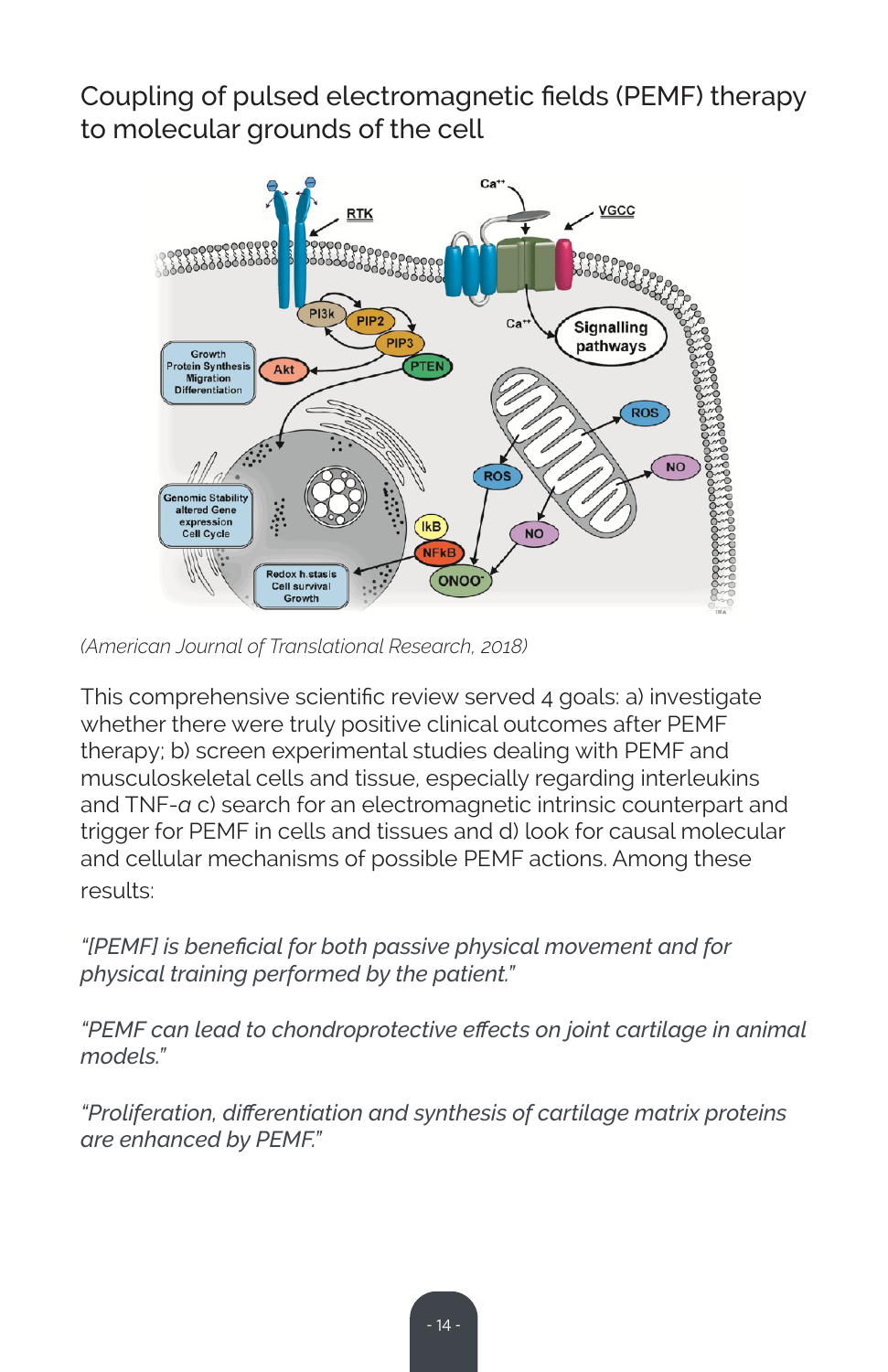# **BENEFITS OF PEMF FOR ANIMALS**

### Optimize Animal Wellness - Non-Invasively<sup>[1]</sup>

PEMF generates energy at the cellular level without invasive procedures. This amplification of natural energy encourages the body to function more effectively for overall wellness.

### Increase Range of Motion<sup>[7, 8]</sup>

Decreased inflammation and increased circulation may support the extension of muscle fibers.

### Generate Natural Cellular Energy<sup>[6, 7]</sup>

The holistic nature of an animal's body uses PEMF as a catalyst for full-body energy.

### Natural Support for Healthy Joint & Cartilage Function<sup>[9, 10]</sup>

Studies show that PEMF has the potential to improve calcium and collagen production.

### Assist with Muscle Fatique & Discomfort After Exercise<sup>[3]</sup>

Reinforce any training program to help keep athletes fit and minimize stall rest.

### Support General Relaxation<sup>[4, 5]</sup>

PEMF is a relaxing and restorative modality that provides sedationfree, gentle pulsing.

### Complementary Modality<sup>[11]</sup>

Use in conjunction with other wellness modalities and complement veterinary-led treatment plans.

[1,3,4,5,6,7,8,9,10,11]To locate the citations referenced here, visit info.pulsepemf.com/research